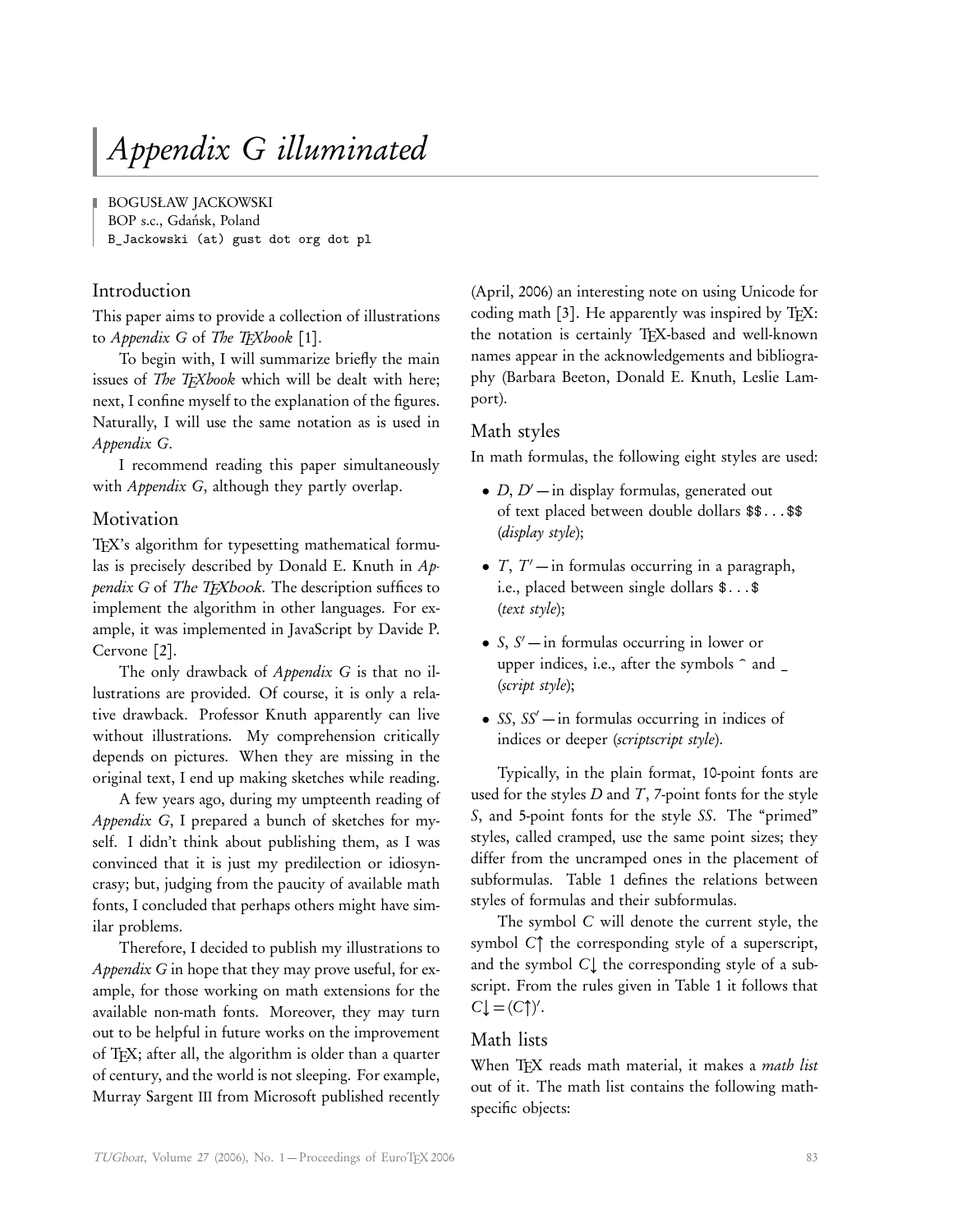| Basic style                              | Superscript style    | Subscript style       |
|------------------------------------------|----------------------|-----------------------|
| D, T                                     | S                    | S'                    |
| D', T'                                   | S'                   | $S^{\prime}$          |
| S, SS                                    | SS                   | SS'                   |
| $S'$ , $SS'$                             | SS'                  | SS'                   |
| Basic style                              | Numerator $(\alpha)$ | Denominator $(\beta)$ |
| of the formula<br>$\alpha$ \over $\beta$ | style                | style                 |
| D                                        | T                    | T'                    |
| D'                                       | T'                   | T'                    |
| $\tau$                                   | S                    | S'                    |
| T'                                       | S'                   | $S^{\prime}$          |
| S, SS                                    | SS                   | SS′                   |
| $S'$ , $SS'$                             | SS'                  | SS′                   |

Table 1: Rules of the style change — indices (top) and fractions (bottom)

- *atom*, the basic element;
- generalized fraction, the result of \above, \over, etc.;
- style change, the result of \displaystyle, \textstyle, etc.;
- boundary element, result of \left or \right;
- 4-way choice, the result of \mathchoice.

There are several types of atoms, depending on their contents. Table 2 (a duplicate of the table given on page 158 of *The TEXbook*) lists all possible cases.

Moreover, the math list may contain elements specific to a vertical list:

- *horizontal material (rules, penalties, discretionaries* or whatsits);
- vertical material, inserted by **\mark**, **\insert** or \vadjust;
- horizontal space, inserted by \hskip, \kern, or (acceptable only in math mode) \mskip, \nonscript or \mkern.

The math list is processed twice; after the second pass the "normal" vertical list is created. The scheme of the algorithm (consisting of 22 steps) is shown in Figure 1.

As we will see, font dimension parameters play an essential role. Following The TFXbook, I will denote the  $i^{\text{th}}$  parameter of the second family (that is, \textfont2, \scriptfont2, \scriptscriptfont2) by  $\sigma_i$ , and the  $i^{\text{th}}$  parameter of the third family (\textfont3, \scriptfont3, \scriptscriptfont3)

| Name       | Description of the atom                           |  |
|------------|---------------------------------------------------|--|
| Ord        | ordinary, e.g., $x$                               |  |
| Op         | holding a big operator, e.g., $\Sigma$            |  |
| <b>Bin</b> | holding a binary operator, e.g., $+$              |  |
| Rel        | holding a relational symbol, e.g., $=$            |  |
| Open       | holding an opening symbol, e.g., (                |  |
| Close      | holding an closing symbol, e.g., )                |  |
| Punct      | holding a punctuation symbol, e.g.,,              |  |
| Inner      | "inner", e.g., $\frac{1}{2}$                      |  |
| Over       | holding an overlined symbol, e.g., $\overline{x}$ |  |
| Under      | holding an underlined symbol, e.g., $x$           |  |
| Acc        | holding an accented symbol, e.g., $\hat{x}$       |  |
| Rad        | holding a radical symbol, e.g., $\sqrt{2}$        |  |
| Vcent      | holding a vbox produced by \vcenter               |  |

Table 2: The types of atoms which may appear in a math list

by  $\xi_i$ . Note that the  $\sigma_i$  parameters have different values for different styles, while the values of the *ξ*<sup>i</sup> parameters do not depend on the current style when Computer Modern fonts and the plain format are used.

## Selected steps of the algorithm

In most cases, the steps of the algorithm are straightforward and a short verbal explanation suffices. More detailed elaboration is needed, in my estimation, only for the typesetting of: radicals (step 11), mathematical accents (step 12), operators with limits (step 13), generalized fractions (step 15), and formulas with indices (step 18). The ensuing subsections deal with these steps.

#### Typesetting radicals

The process of assembling a formula containing a radical is presented in Figure 2. The top part of the picture shows the components (the radicand is typeset using the C' style), the bottom part the result of the assembling. Let  $w_x$ ,  $h_x$ ,  $d_x$  denote respectively the width, the height and the depth of the radicand, and  $w_y$ ,  $h_y$ ,  $d_{y}$  those of the radical symbol. The height of the radical symbol is expected to be equal to the thickness of the math rule, i.e.,  $h_y = \theta = \xi_8$ . (A font designer may decide that  $h_y \neq \xi_8$  but I cannot see the rationale for such a decision.) The quantity  $\psi$  is defined as follows: ,

$$
\psi = \begin{cases} \xi_8 + \frac{1}{4}\sigma_5, \text{ styles } D, D' \\ \frac{5}{4}\xi_8, \text{ other styles.} \end{cases}
$$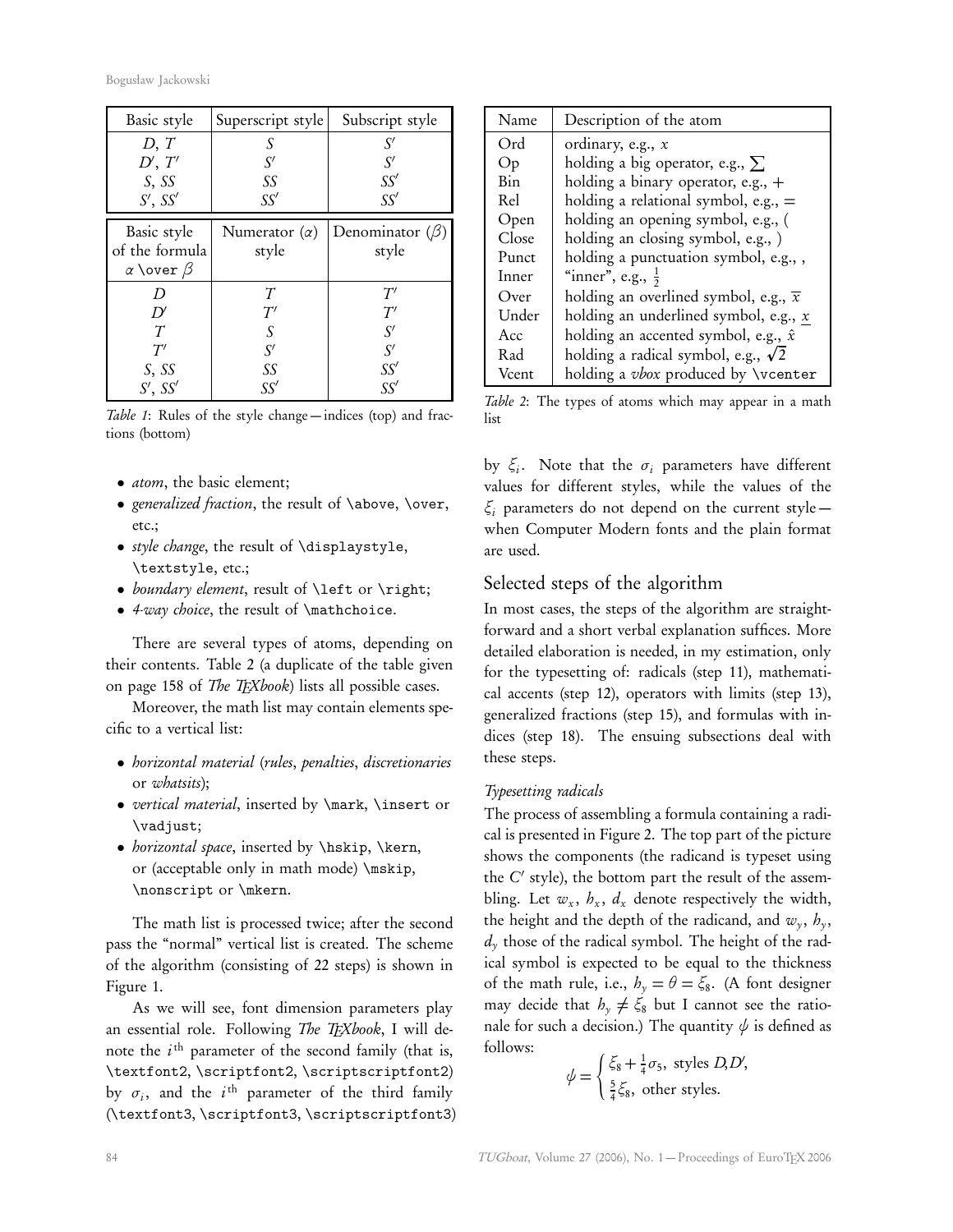

Figure 1: The scheme of the algorithm of the math list processing; the numbers at the left of the boxes refer to the steps of the algorithm, as described in Appendix G

The quantity  $\Delta$  is computed in such a way that the radical symbol is vertically centered with respect to the radicand:  $\Delta = \frac{1}{2} (d_y - (b_x + d_x + \psi)).$ 

The baseline of the resulting formula coincides with the baseline of the radicand.

#### Typesetting mathematical accents

The typesetting of an accented formula is simpler than the typesetting of a radical. Nevertheless, Figures 3 and 4 reveal non-trivial subtleties of the routine.

As before, let  $w_x$ ,  $h_x$ ,  $d_x$  denote respectively the width, the height and the depth of the accentee (typeset in the style C'), and  $w_y$ ,  $h_y$ ,  $d_y$  those of the accenter. Actually, these are the widths of the respective boxes; if the accentee is a symbol, its width,  $w_x$ , is computed as the sum  $wd + ic$ , where wd is the nominal (metric) width of the accentee, and ic the italic correction.

Both the accenter and accentee boxes are put into a vbox one above the other, and a negative vertical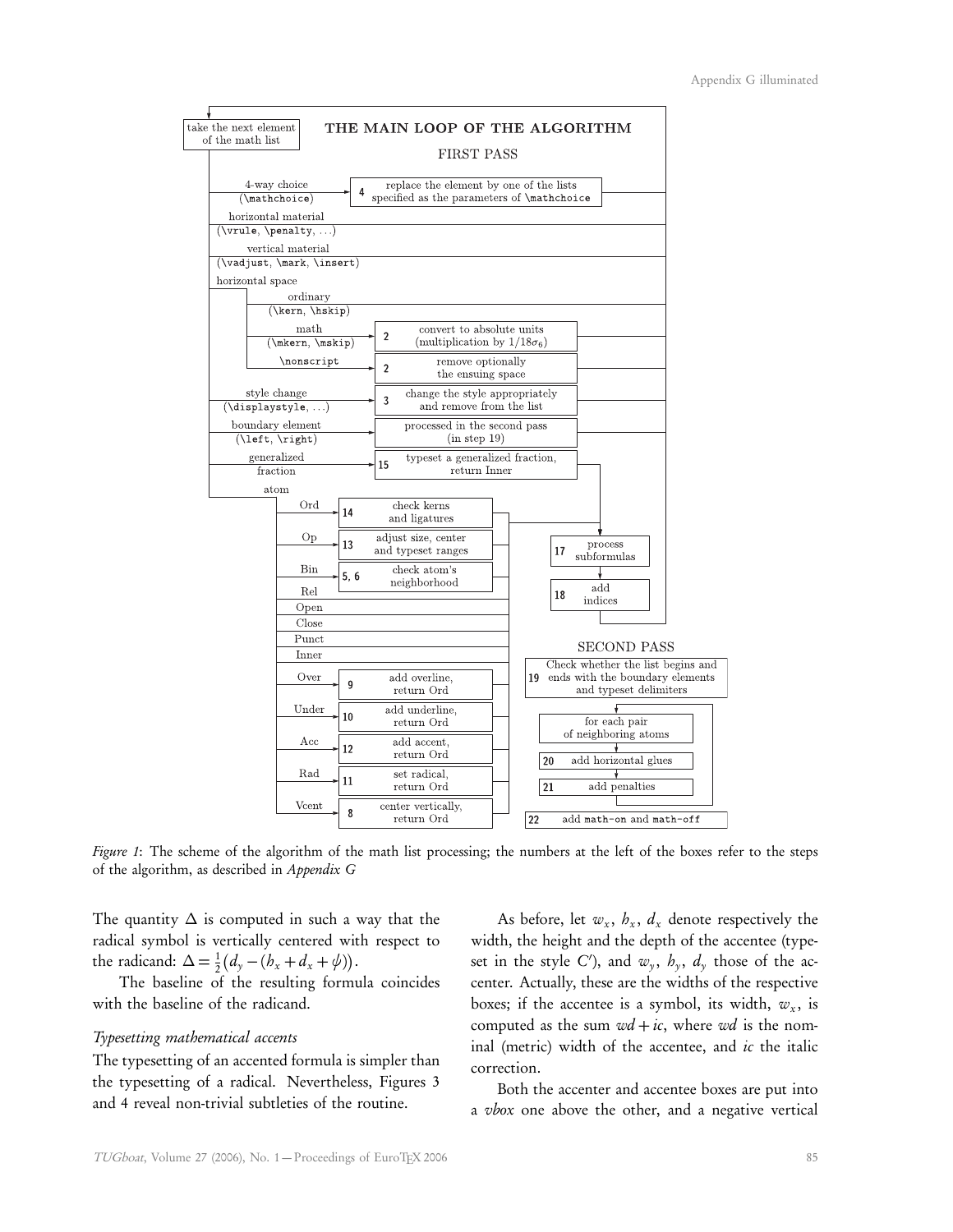

Figure 2: Assembling a radical; symbols explained in the text

kern,  $-\delta$ , is inserted between the boxes, where  $\delta$  =  $min(x \cdot height, h_x)$ . The x-height is defined by the fifth dimen parameter (\fontdimen5) of the accenter font.

The horizontal shift of the accenter, s, is equal to the implicit kern between the accentee and the special character, skewchar (defined by the command \skewchar); in the plain format, it is the character of code 127 (tie after) for family 1, and the character of code 48 (prime) for family 2. The kern has nothing to do with the shape of the \skewchar, but is intended to provide an appropriate correction due to the skewness of the accentee. If the accentee is already a boxed formula, T<sub>F</sub>X assumes that  $s = 0$ .

The width of the resulting formula is always equal to the width of the accentee,  $w_x$ ; the baseline of the resulting formula coincides with the baseline of the accentee.



Figure 3: Assembling an accented formula,  $w_y \leq w_x$ ; symbols are explained in the text



*Figure 4*: Assembling an accented formula,  $w_y > w_x$ ; symbols have the same meaning as in Figure 3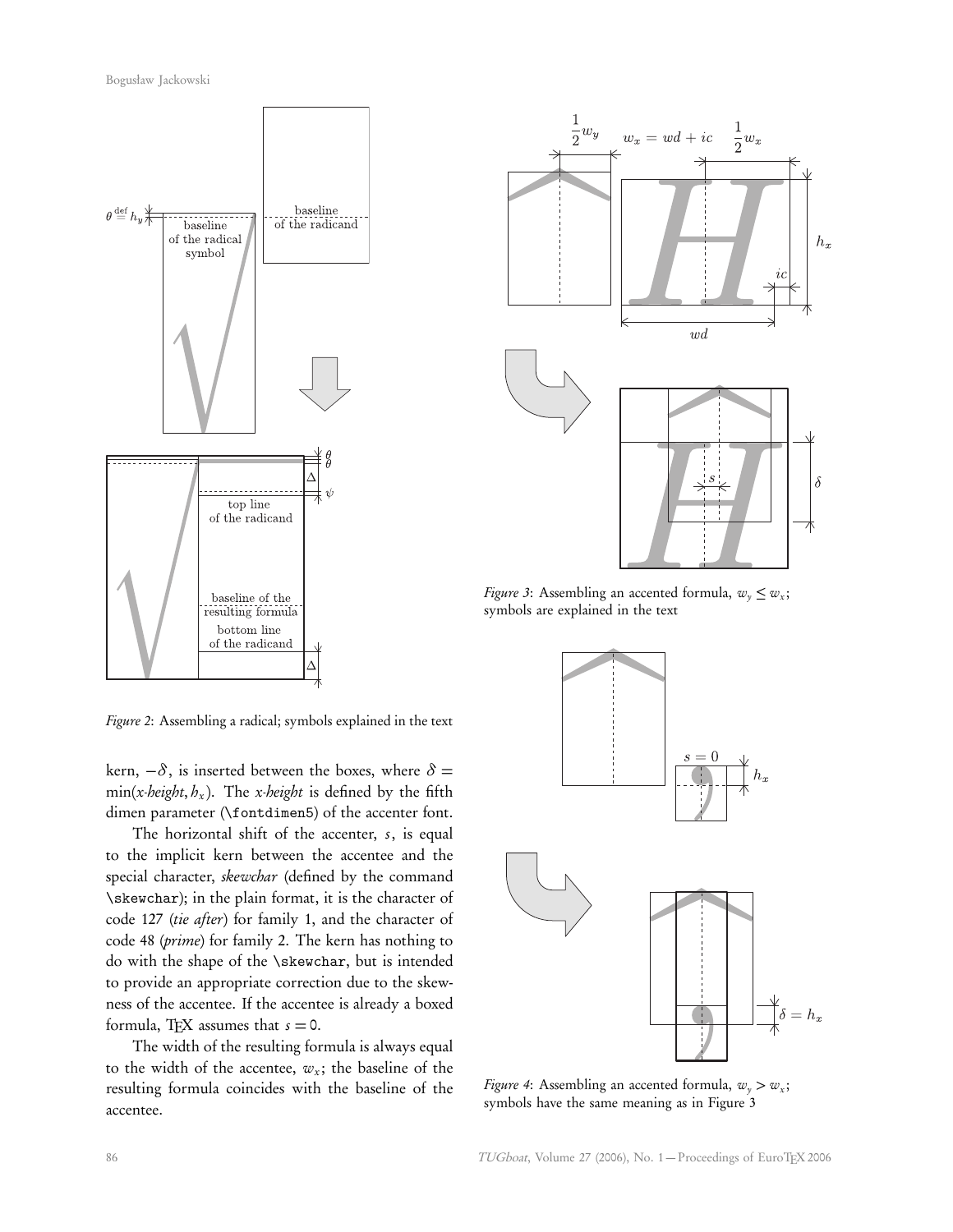

Figure 5: Assembling an operator with limits placed above and below; *δ* denotes the italic correction of the operator symbol

#### Typesetting operators with limits

The placement of the limits of an operator depends on the current style and the usage of \limits and \nolimits commands. If the style is  $D$  or  $D'$  and the operator \nolimits was not applied, the limits are placed above and below the operator, as displayed in Figure 5; otherwise, unless the operator \limits was used, the limits are processed as fractions (see following section about fractions).

The operator symbol is centered vertically with respect to the math axis  $(\sigma_{22})$ . TEX tries to place the upper formula in such a way that its baseline is distant by *ξ*<sup>11</sup> from the top of the operator; however, if the distance between the bottom of the upper subformula and the top of the operator would be less than *ξ*<sup>9</sup> , the distance *ξ*<sup>9</sup> is forced. Similarly, the baseline of the lower subformula is distant by *ξ*<sup>12</sup> from the bottom of the operator, unless the distance between the top of the lower subformula and the bottom of the operator would be less than *ξ*10, in which case the distance *ξ*<sup>10</sup> is forced.

For the correction of the horizontal placement

of the limits, the value of the italic correction of the operator symbol (denoted by  $\delta$  in Figure 5), is used.

#### Typesetting generalized fractions

There are two kinds of fractions implemented in TFX: with or without a bar between the numerator and denominator. They are typeset using different rules, as shows Figure 6. These rules, however, do not suffice, as the numerator and denominator are likely to collide. TEX cleverly avoids collisions, as is shown in Figures 7 and 8.

For a fraction with a bar, the numerator and denominator are shifted independently in order to provide a minimal gap, *ϕ*, between the formulas and the bar. The position of the bar remains intact — it coincides with the math axis (see Figure 7). For a fraction without a bar, a different strategy is used to avoid the collision, namely, both the numerator and denominator are shifted apart so that the gap between them is equal to  $\varphi$  (see Figure 8). Note that  $\varphi$  has a different meaning in the two cases.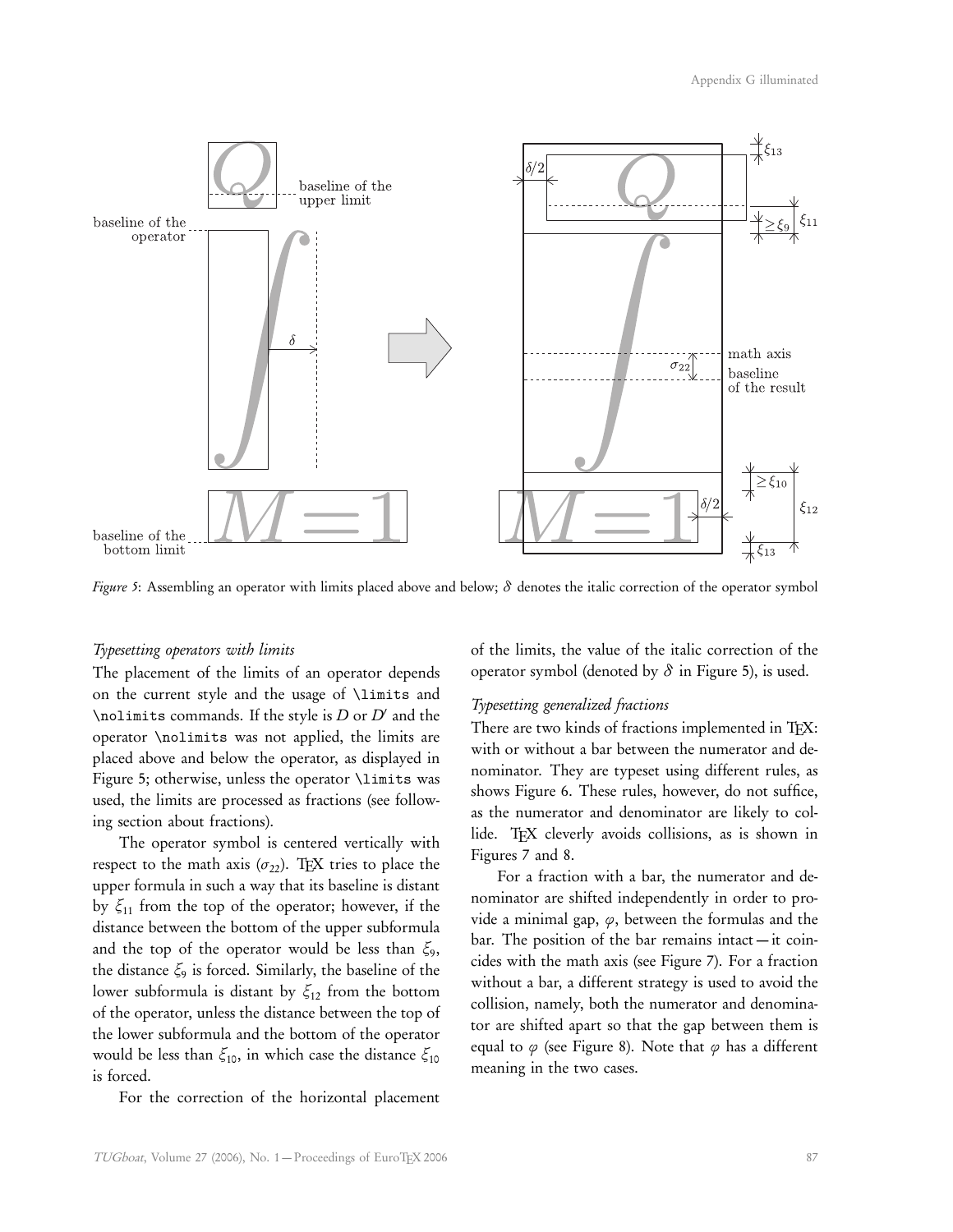

Figure 6: The placement of numerators and denominators in generalized fractions; the thickness of the rule, *θ*, is given either by the value of  $\xi_8$  or explicitly; the latter possibility is provided by the **\abovewithdelims** command; observe that  $\sigma_9$  is used for the formula with a bar, while  $\sigma_{10}$  for the formula without a bar



Figure 7: Resolving a collision between the numerator and denominator in the case of a fraction with a bar



Figure 8: Resolving a collision between the numerator and denominator in the case of a fraction without a bar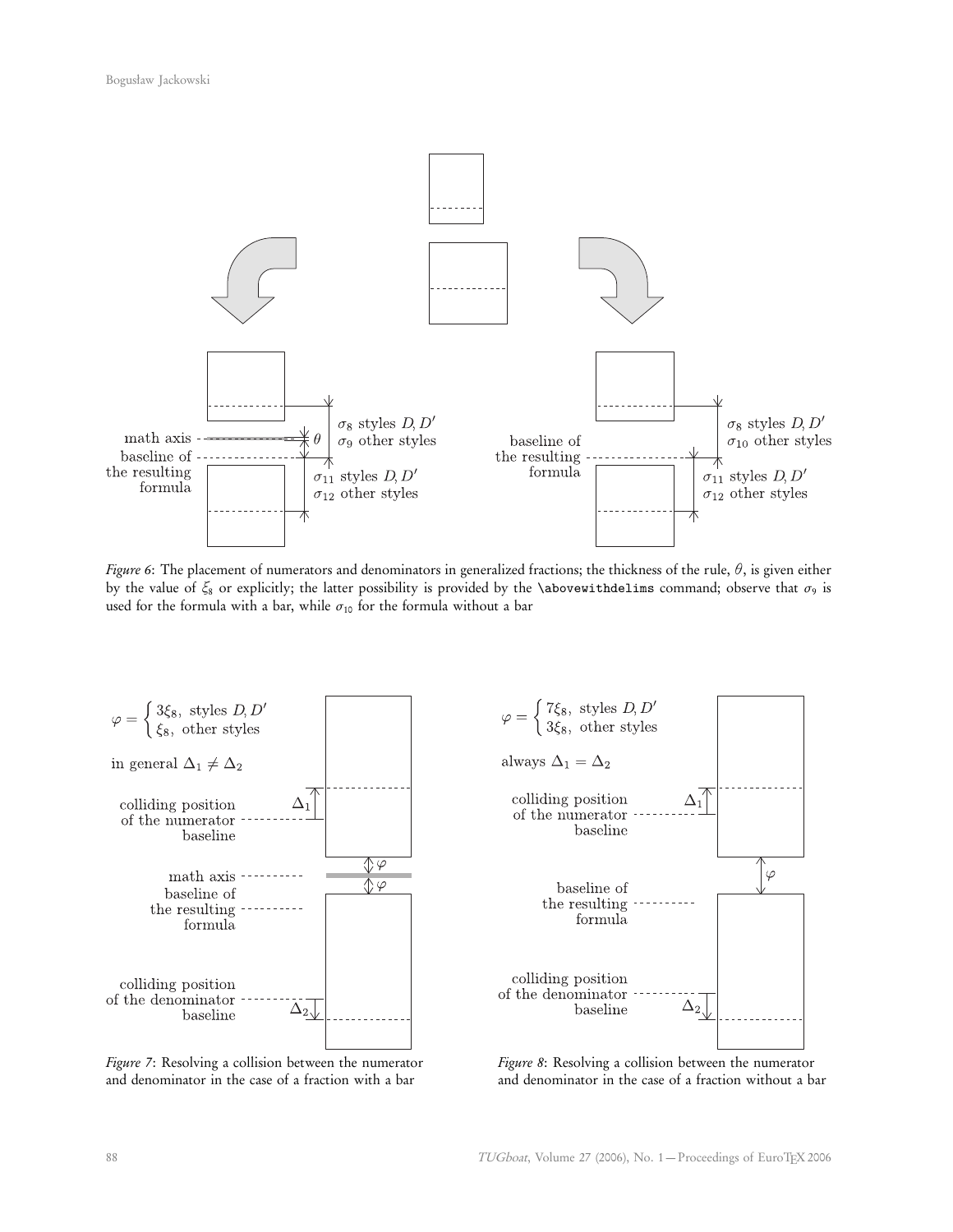Appendix G illuminated



Figure 9: The horizontal placement of indices: (a) the placement of a lone superscript, (b) the placement of a lone subscript, (c) the placement of both superscript and subscript



Figure 10: The vertical placement of indices: (a) the placement when the kernel is a symbol, (b) the placement when the kernel is a boxed formula



Figure 11: Resolving collisions of indices (further explanations in the text)

#### Typesetting formulas with indices

The placement of indices is a fairly complex task due to the variety of situations that may occur.

Figures 9a – 9c show the horizontal placement of indices. If the kernel is a single symbol, the superscript, if present, is shifted to the right by the amount of the italic correction of the kernel symbol. Technically, a slightly different procedure is involved in the presence of a subscript, as stated in the description of step 17 in Appendix G. If the kernel is already a boxed formula, T<sub>E</sub>X assumes that  $\delta = 0$ . A kern of the value \scriptspace (s in the figure) is always appended to index formulas.

The procedure for the vertical placement (see Figures 10a – 10b) makes use of 7 parameters: from *σ*<sup>13</sup> to *σ*19. Again, different procedures are employed depending on the structure of the kernel. If it is a symbol,  $\sigma_{13}$  for the style *D*,  $\sigma_{14}$  for other uncramped styles, and  $\sigma_{15}$  for cramped styles are used for the placement of a superscript; for the placement of a subscript, *σ*<sup>16</sup> is used if a superscript is absent and  $\sigma_{17}$  otherwise. If the kernel is a boxed formula,  $\sigma_{18}$  is used for the positioning of the superscript and  $\sigma_{19}$  for the positioning of the subscript. Moreover, the respective values are